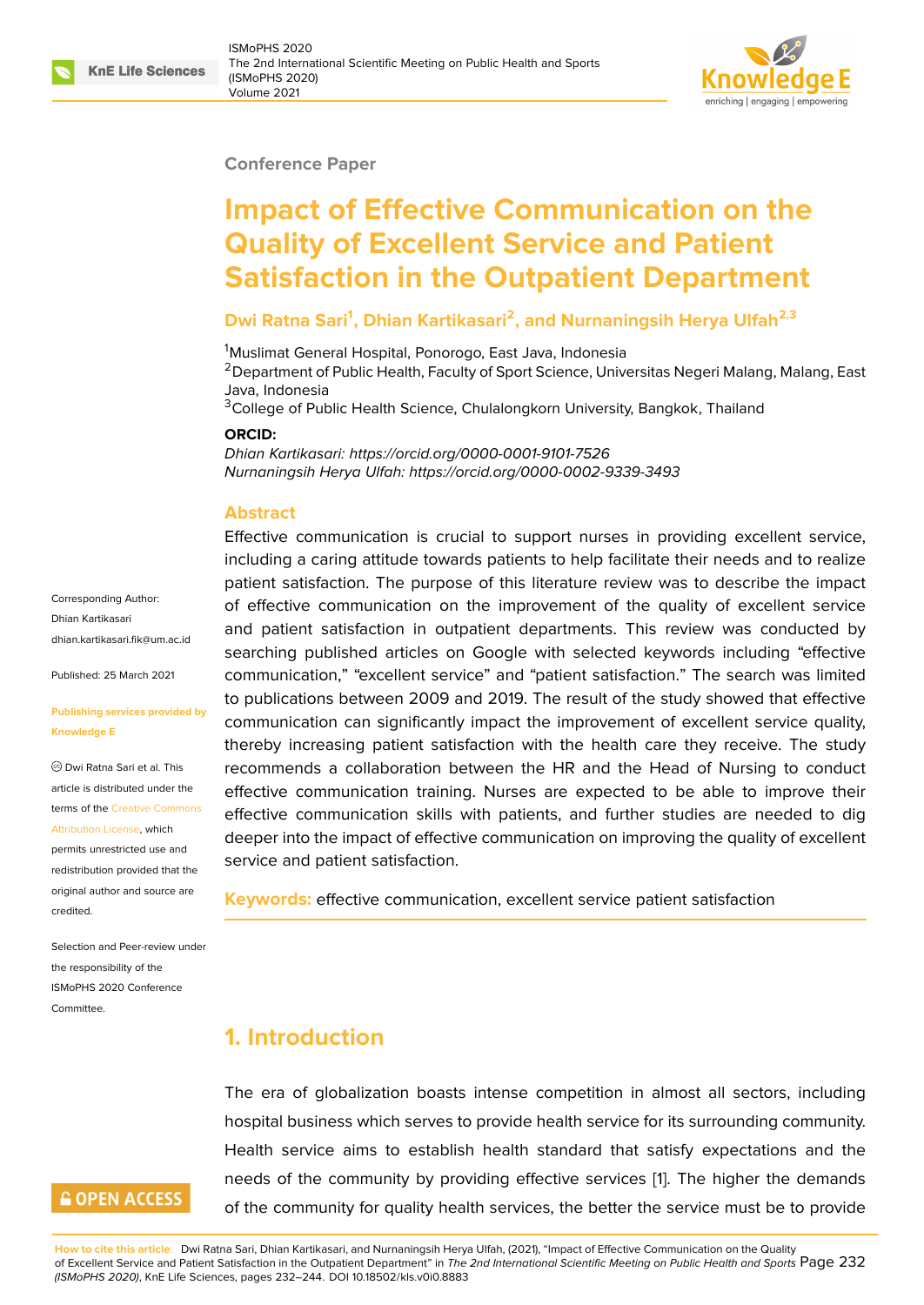satisfaction to clients. Hospitals must be able to meet these needs by increasing the quality of services, by applying customer-oriented or customer-focused strategies.

Outpatient Department as the first entrance in a hospital plays an important role in determining the overall quality of the hospital. If the first impression disappoints a patient, it is likely that they will look for other health care facilities. This will have an impact on the reduction in visit rates. Administrative service factors, location access, cost and facilities, and medical personnel are factors that influence outpatient services. Nurses are medical personnel responsible for the quality of services in hospitals, as patients essentially seek outpatient services to get consultations/opinions from medical staff about their health problems, and whether they need any treatment [2].

One of the important and fundamental aspects in improving excellent service and patient satisfaction is effective communication between nurses. It must be efficient, accurate, complete, clear, and understood by the recipient of the mess[ag](#page-9-1)e. Effective communication is one important component in the healing process of a patient that must be maintained by the medical staff. Nurses need to maintain good relations and cooperation with patients, because nurses are the closest people who can comprehend the problems experienced by patients comprehensively [3].

Ineffective communication between nurses and a patient will certainly have an impact on patient dissatisfaction. This will lessen patient trust and loyalty which eventually leads to decreasing number of visits. The result of a cross se[ctio](#page-9-2)nal research conducted by Hanafi & Richard reports the impact of interpersonal communication on the level of client satisfaction with ( $p = 0,000$ ), claiming that nurses' high interpersonal communication skills with patients will provide satisfaction to them [4]. This result is also supported by Indriyanti's study, which uses the Spearman test, reporting the relationship between nurse communication quality and the level of satisfaction in health services [5].

Additionally, health services require a good quality o[f s](#page-10-0)ervice. This is supported by the result of a research by Arianto, stating that creating a good interpersonal relationship is a prerequisite for medical nurses. Numerous studies have shown that su[cc](#page-10-1)essful of nurse-patient communication will have a positive impact on patients, including knowledge satisfaction and understanding, adherence to treatment and measurable health outcomes. The affective quality of the nurse-patient relationship is a major determinant of patient satisfaction and medication adherence [6].

In the world of health increasingly tight with competition, various strategies are needed to generate patient satisfaction. Each hospital seeks for various ways to remain competitive with other hospitals, including by impro[vi](#page-10-2)ng the quality of service for patients to provide satisfaction to every customer who uses the products or services of the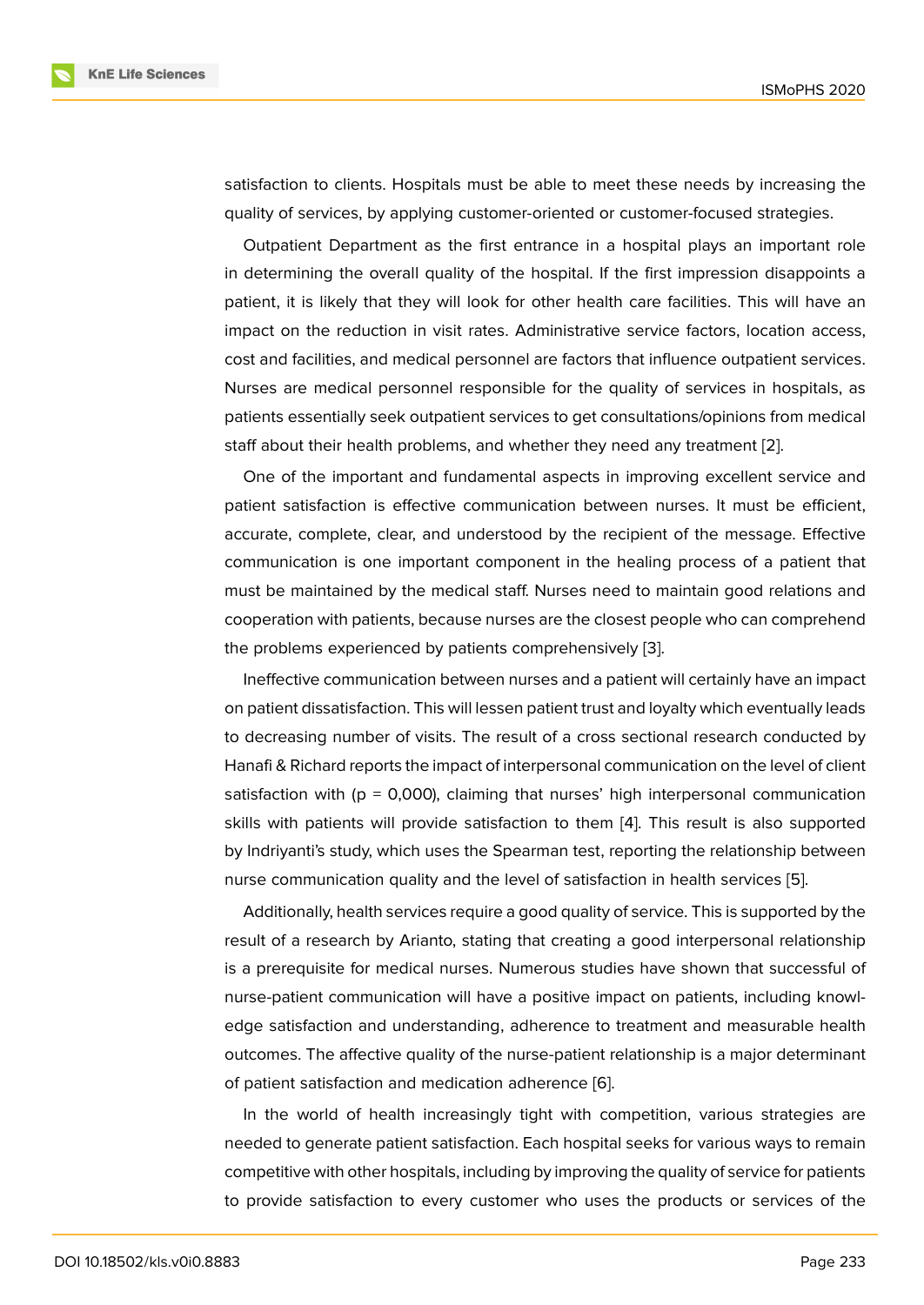hospital. What can be done to provide satisfaction for patients includes providing excellent service for patients. This is advised by Fatmawati's research, stating that quality health care is needed by the community, and it is highly determined by the health care providing health services at reasonable prices. The success of a hospital cannot be reviewed just from the revenue; the quality must also be considered. When there is quality, the service will be guaranteed to bring customer satisfaction and this is profitable for the hospital. To maintain the loyalty of service users, many hospitals continue to develop quality health care programs to generate patient satisfaction of excellent health services [7].

An excellent service may revolve around the way service providers carrying the duties, which affect patient satisfaction. According to Lassere, creating excellent service does not have to be expe[ns](#page-10-3)ive. Being polite, always smiling, and being friendly to clients do not cost service providers a dollar. Excellent service makes quality and will have an impact on client satisfaction [8]. A research conducted by Dewi et al (2013) found that service quality affects patient satisfaction positively by 99% [9]. Amin and Nasharuddin in their research also found that by implementing a good quality of service would lead to the service users feeling g[re](#page-10-4)at satisfaction [10].

Patients usually have confidence in the attributes of a pro[du](#page-10-5)ct from the image of the product. Effective communication between the medical staff and patients can increase their confidence in the information provided b[y th](#page-10-6)e medical staff. Patients' trust and the ability of the medical staff in explaining various information relating to patients' history of illness are included in the factors supporting patient satisfaction. A research by Wahyuni et al. mention several reasons why the patients do not come back to the hospital/clinic where they have been treated: 1% of them died, 3% of them states that it is due to relocation, 5% of them states that they are satisfied with other hospital's/clinic's, 9% of them states that it is due to competitors' persuasions, 14% of them states that it is due to dissatisfaction with the hospital's/clinic's products, and 68% of them states that it us due to poor service quality [11].

Based on the background above, this study focuses on the impact of effective communication on the improvement of the quality of excellent service and patient satisfaction in outpatient de[pa](#page-10-7)rtment.

### **2. Material and Method**

This research uses the literature review method, which is started by searching for articles published on Google Search with the inclusion criteria as follows: (1) effective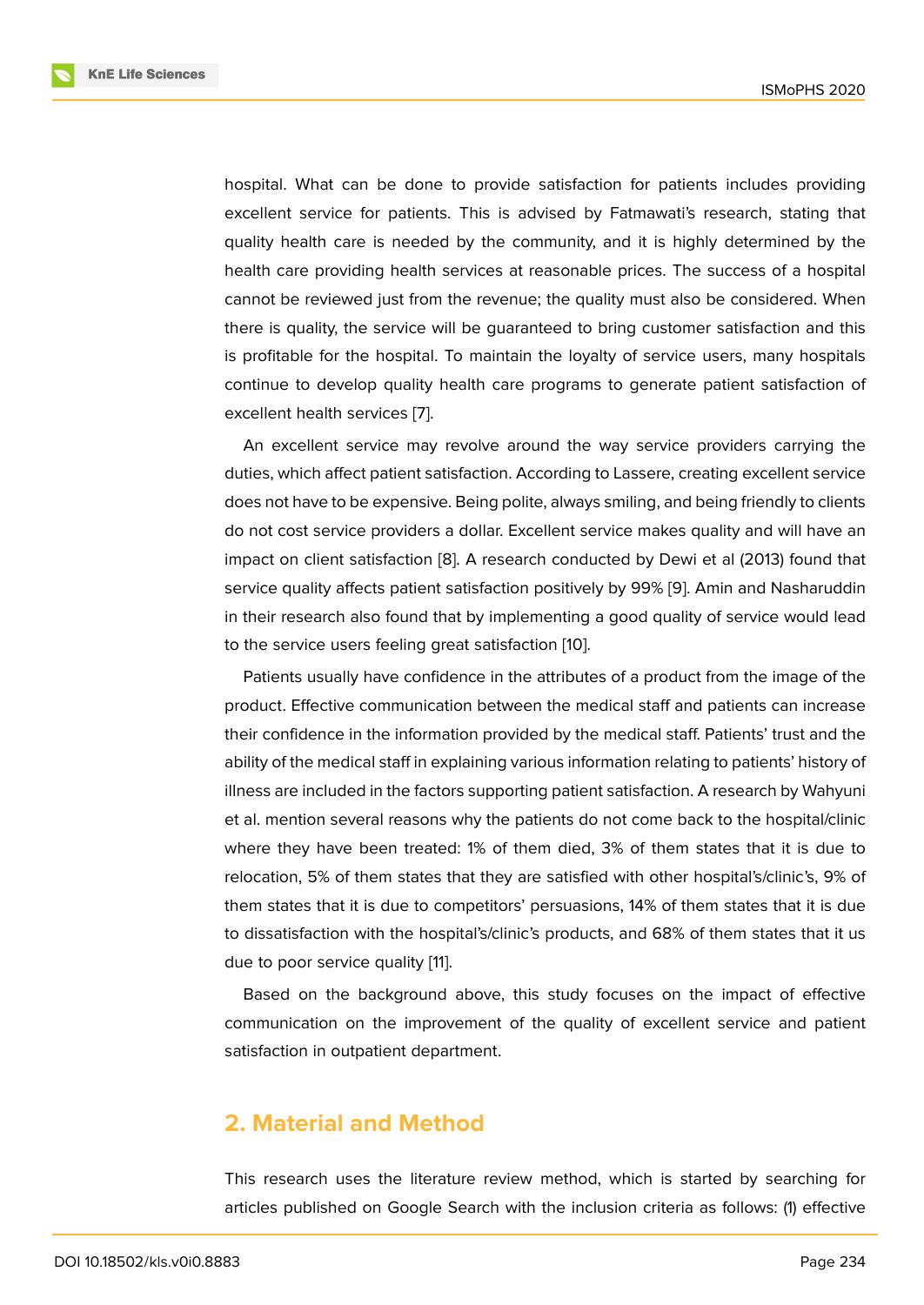communication, (2) excellent service (3) patient satisfaction. The search was limited to publications from 2009-2019.

# **3. Results**

Nurses' ability to perform effective communication is the key to creating a therapeutic relationship between them and patients. It will help nurses in providing excellent service with regard to increasing patient satisfaction with the health services provided.

#### **3.1. Impact of effective communication on the improvement of quality of excellent service**

Excellent service is in accordance with applicable standards in a hospital, and is the kind that is compatible with patient expectations. Hospitals are the place where multi-disciplinary services may have the potential to overlap one another, cause inter-professional conflicts and delays in examinations and actions [12]. Errors in the implementation of health services (70-80%) might be caused by poor communication and understanding among the staff. Good teamwork and effective communication can help reduce patient safety problems [13]. Good communication is a stra[teg](#page-10-8)y to effectively and efficiently achieve the desired quality of results. Communication in collaboration is an important element to improve the quality of service and patient safety [14].

#### **3.2. Impact of effective communication on patient satisf[ac](#page-10-9)tion**

Nurses are medical personnel responsible for the quality of services in hospitals, as patients essentially seek outpatient services to get consultations/opinions from medical staff about their health problems, and whether they need any treatment [15]. One of the important and fundamental aspects in improving excellent service and patient satisfaction is effective communication between nurses. It must be efficient, accurate, complete, clear, and understood by the recipient of the message. Effec[tive](#page-10-10) communication is very important in the process of establishing a therapeutic relationship that can support the healing of patients and protect patients from potential dangers due to miscommunication.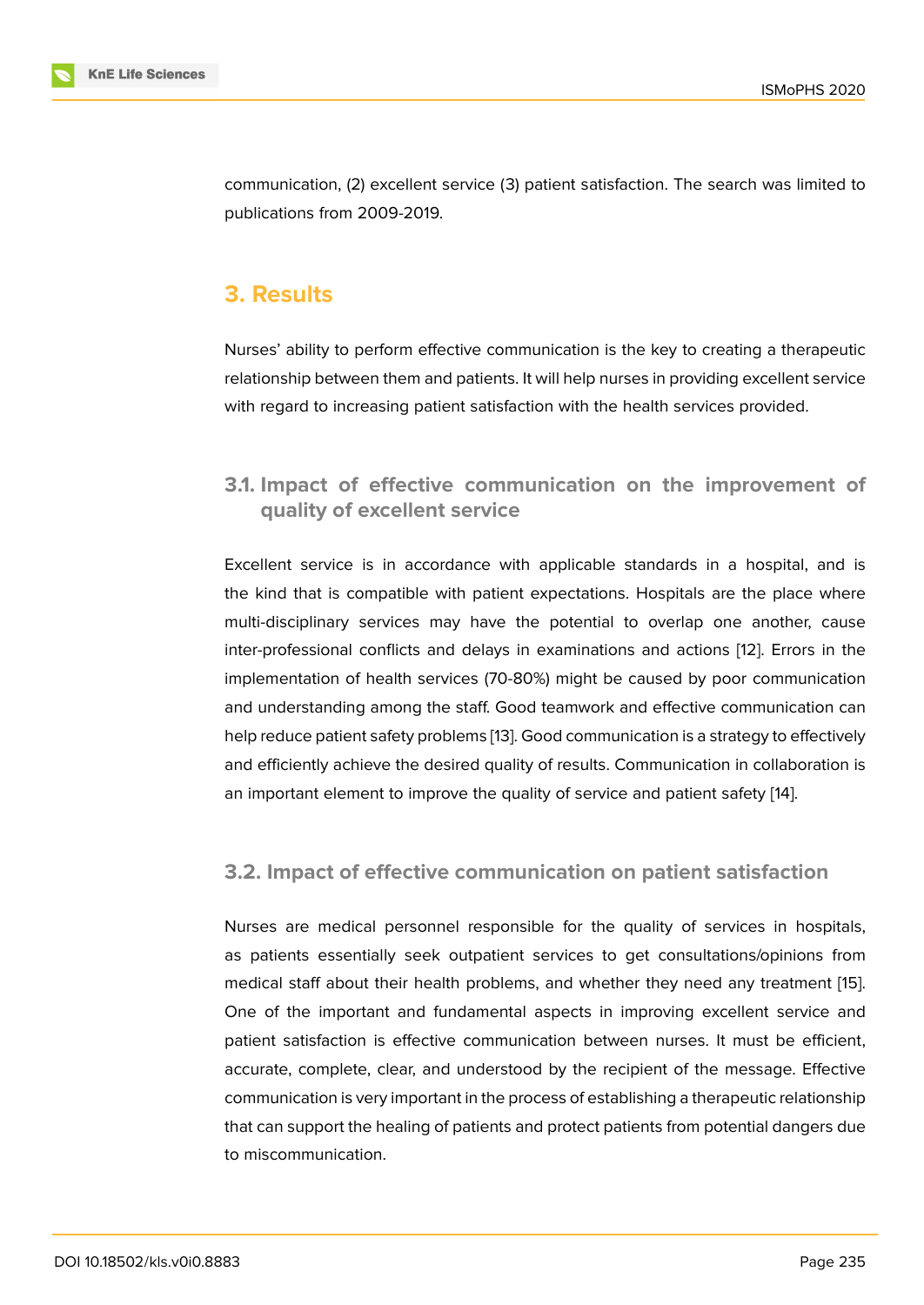**3.3. Analysis of the impact of effective communication on the improvement of the quality of excellent service and patient satisfaction**

Effective communication has an impact on the quality of excellent service provided by nurses, and it affects the level of patient satisfaction with the services provided. According to Suwarto, the quality of excellent health services may include perfect performance health staff when giving services. Not only does it generate satisfaction for patients in accordance with the average satisfaction of the population, but also in accordance with established standards and professional codes of ethics. Patient satisfaction is a behavioural reaction after receiving health services. It affects the decision to repeat or re-purchase the same service, and the delivery of messages or impressions to others about the health services provided [16].

## **4. Discussion**

The following is the discussion related to the analysis of the impact of effective communication on the improvement of the quality of excellent service and patient satisfaction:

#### **4.1. Impact of effective communication on the improvement of quality of excellent service**

According to Anita, nurses are required to be able to communicate effectively with other health staff and patients to integrate safe and effective care, which will lead to excellent service for patients. Communication plays an important role in creating quality of services, affecting on patient outcomes [17]. A research conducted by Diane, et al. states that failed effective communication is one of the main causes of sentinel events by 65%, which might result in the decrease in the quality of excellent service [18]. This is supported by a research by Rokhmah [& A](#page-11-0)nggorowati, stating that effective communication between nurses and the entire healthcare team and patients can significantly improve the quality of excellent service in patient care. Therefore, effective [com](#page-11-1)munication must be mastered by nurses to improve the quality of excellent service [19].

A nurse must be able to apply effective communication when taking care of patients. According to Almond P. & Yardley J., effective communication requires nurses to coor[din](#page-11-2)ate well with patients. This study claims that giving a typology ability to work in collaboration with patients is based on egalitarian and ethical principles. To be able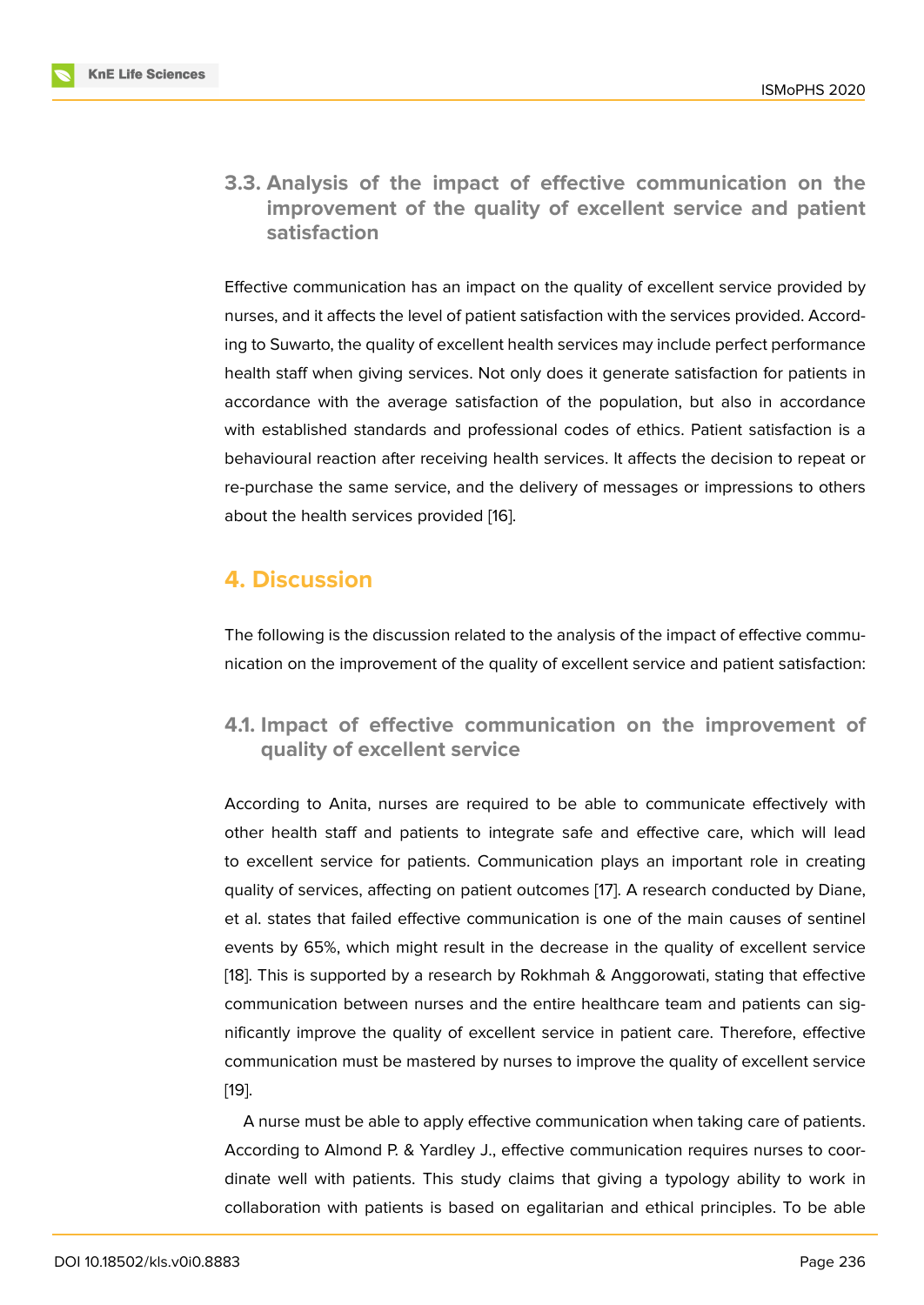to do this, nurses need a solid moral framework to help their practice be ethical and sensitive. This framework includes the development and understanding that all patients have the right to obtain good quality health services, to be assisted and facilitated, to eliminate all barriers in order to access good health services [20]. According to Jahromi M. K. & Ramezanli S., the main barrier in nurses-patients communication is the lack of time to pay attention to the patients' needs. This study also explains the relationship between fatigue, lack of appreciation of the performance of [nur](#page-11-3)ses, and the workload of nurses as the barriers to effective communication with patients, thereby reducing the quality of excellent service. Thus, support for nurses is needed to help them improve effective communication with patients to realize excellent service [21].

Effective communication between nurses and patients will affect the improvement of the quality of excellent service. A research by Kurniawati includes 46 respondents (65.7%) at the Panglima Sebaya Regional Hospital in Paser Rege[ncy](#page-11-4) who repeat their visit. This is the impact of good quality of service supported by therapeutic communication, making the patients in the polyclinic of Panglima Sebaya Regional Hospital of Paser Regency to feel that the treatment at the hospital is successful in curing their illnesses, thus deciding to repeat the visit when they fall sick in the future [22]. Patients will feel satisfied with the services if health staff can establish good relations with them through good communication techniques and attitudes while providing care [23].

Effective communication between nurses and patients will enhance th[e th](#page-11-5)erapeutic relationship between them so that nurses can provide the best service. EAn excellent service may revolve around the way service providers carrying the duties, w[hich](#page-11-6) affect patient satisfaction. According to Lassere, creating excellent service does not have to be expensive. Being polite, always smiling, and being friendly to clients do not cost service providers a dollar. Excellent service makes quality and will have an impact on client satisfaction. This certainly will affect one's trust in nurses and in the image of a nurse. Given the important role of nurses in generating patient satisfaction, it is important for nurses to provide excellent service in hospitals [8].

#### **4.2. Impact of effective communicati[o](#page-10-4)n on patient satisfaction**

Effective communication is the basis for creating interpersonal relationships between nurses and patients by focusing on communicating to understand the emotional response of patients. It is the main method of implementing the care process [24]. The result of a cross sectional research conducted by Hanafi & Richard reports the impact of interpersonal communication on the level of client satisfaction with ( $p =$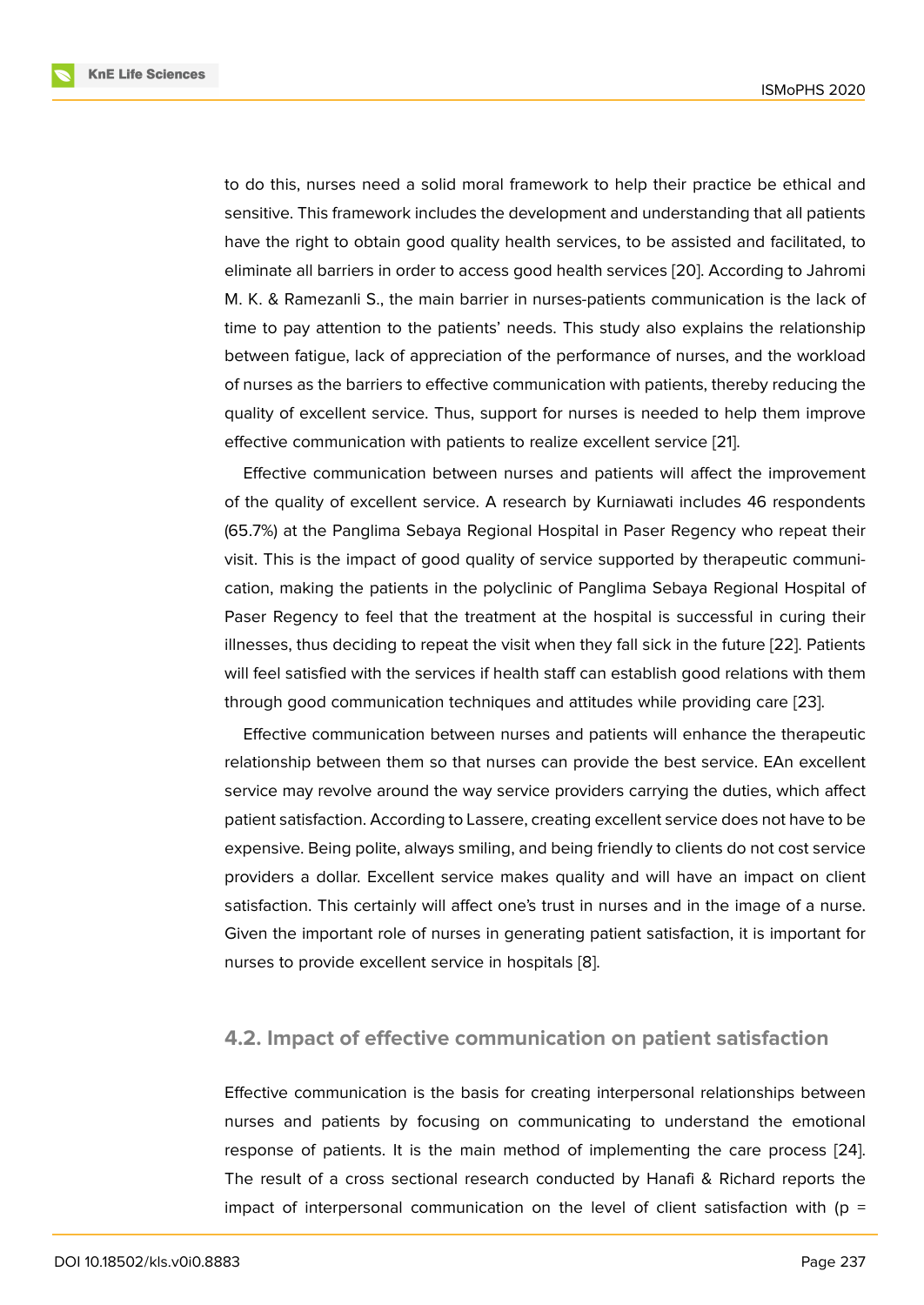0,000), claiming that nurses' high interpersonal communication skills with patients will provide satisfaction to them [4]. This result is also supported by Indriyanti's study, which uses the Spearman test, reporting the relationship between nurse communication quality and the level of satisfaction in health services [5].

Pujiastuti states that patie[nt](#page-10-0) satisfaction is affected by nurses' attitudes and behaviour in communication, individual interest and good service delivery. Patient satisfaction is generally about a person's attitude when having a[n](#page-10-1) experience in health services. Satisfaction is felt in the mind as it is an emotional condition, with regard to previous experiences, hopes, and social networks. Satisfaction is achieved when patients' perceptions about the quality of health services they receive are positive, satisfying, and meeting their expectations. Eventually, satisfaction at a certain level can lead to patient loyalty. This shows that effective communication by nurses is very influential on patient satisfaction and loyalty to the hospital [25].

Effective communication includes verbal and nonverbal factors. Verbal communication includes words that are clear and easy to understand. Whereas nonverbal communication includes physical appeara[nce,](#page-11-7) posture, facial expressions, and skin-to-skin interaction. Purwanto, et al. uses a cross sectional approach in their study, focusing on whether there is a relationship between verbal communication and non-verbal communication with patient satisfaction ( $r = 0.705$ ,  $p = 0.000$ ), with the level of significant of 5% (0,000 <0.05). It can be concluded that verbal communication and non-verbal communication have a significant relationship with patient satisfaction [26]. The result of the study by Gunawan, et al. shows that there is a significant relationship between verbal and non-verbal communication by nurses on the decreasing level of Intensive Care patients' family anxiety [27].

The process of effective communication between nurses and patients is affected by several factors. Tay, et al. shows that the factors affecting effective communication include nurses, clients and th[e en](#page-11-8)vironment [28]. While Suryani claims that psychological and social factors affect communication, including age, gender, cultural background (ethnic and language), social class level, and social role [29]. Patient characteristics include gender, age, occupation, income a[nd e](#page-12-0)conomic status, education, and source of fund for medical treatment [30].

Based on a variety of literature, effective communicatio[n co](#page-12-1)nsists of several important components including: respect, empathy, audible, clarity, and humble, or commonly knowns as the five ine[vita](#page-12-2)ble laws of effective communication, abbreviated as REACH(31)]. These five conditions are important indicators of effective communication, enabling patients to collaborate with health staff, to improve their own functional and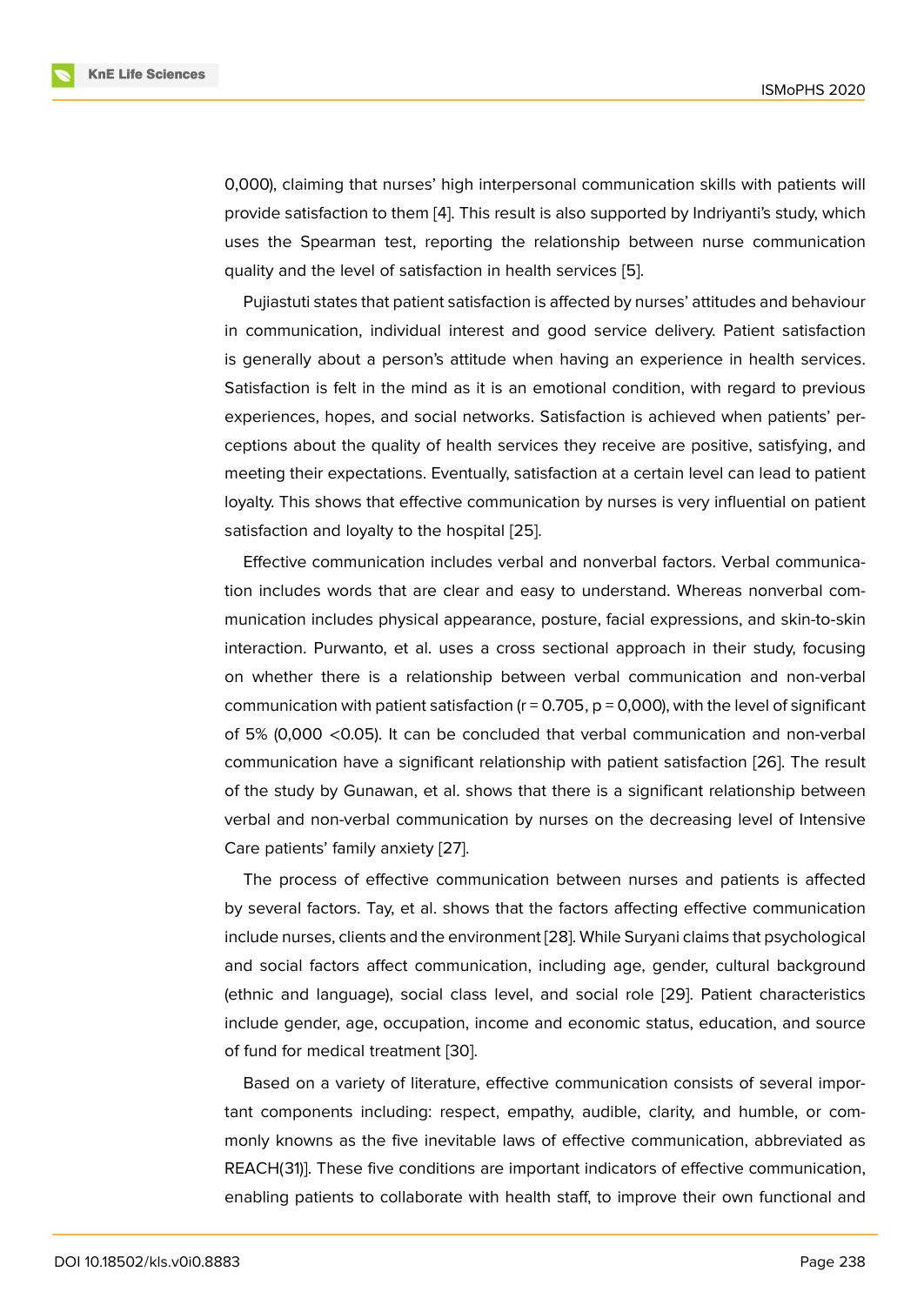psychological status, and to increase their satisfaction with the health services they receive.

Additionally, Kusminarti mentions that another important aspect in conducting effective communication is the attitude of empathy that nurses must have when taking care of patients' needs [32]. A research by Syagitta, et al. states that there are several things to consider in conducting effective communication: the obstacles perceived by nurses when conducting effective communication and effective patterns of nursepatient communicat[ion](#page-12-3) that can affect the level of patient satisfaction with the health services [33].

Patients who are satisfied with the health services provided will be loyal to a hospital. Loyalty encourages patients to repeat visiting the hospital. Patients will feel satisfied if health st[aff](#page-12-4) can foster good relations with them through communication techniques and attitudes while providing health care [23]. This is supported by a research by Kurniawati, revealing that there is a relationship between therapeutic communication and the interest in return visits (p-value  $= 0.013$ ) [22].

#### **4.3. Analysis of the impact of effe[ctiv](#page-11-5)e communication on the improvement of the quality of excellent service and patient satisfaction**

Implementation of good effective communication can increase the satisfaction felt by patients. Communication plays a very important role in excellent service. Moreover, communication is an absolute necessity for the relationship or interaction between nurses and patients to support their recovery. Interpersonal communication relationship between nurses and patients determines the satisfaction felt by patients. Patient satisfaction is greatly affected by nurses' interpersonal communication when they undergo treatment, as they often compare services among hospitals [34].

Patients' perceptions of the quality of hospital services affect their intention to go to the hospital. This is in accordance with the opinion of Adiwidjaja & Dhuhaniyati about principles of excellent service quality, including: reliability, r[esp](#page-12-5)onsiveness, assurance, empathy, and tangibility. These principles simultaneously, positively, and significantly affect patient satisfaction [35]. According to Kelana, et al. based on the Spearman Rho statistical test they conducted showing a significance value of 0,000 ( $p \lt 0.05$ ), the application of excellent service by nurses affect the level of patient satisfaction [36].

According to Anggara[wati](#page-12-6) & Wulan Sari, nurses must provide excellent health services. The quality depends on how the nurses take care of the patients an[d h](#page-12-7)ow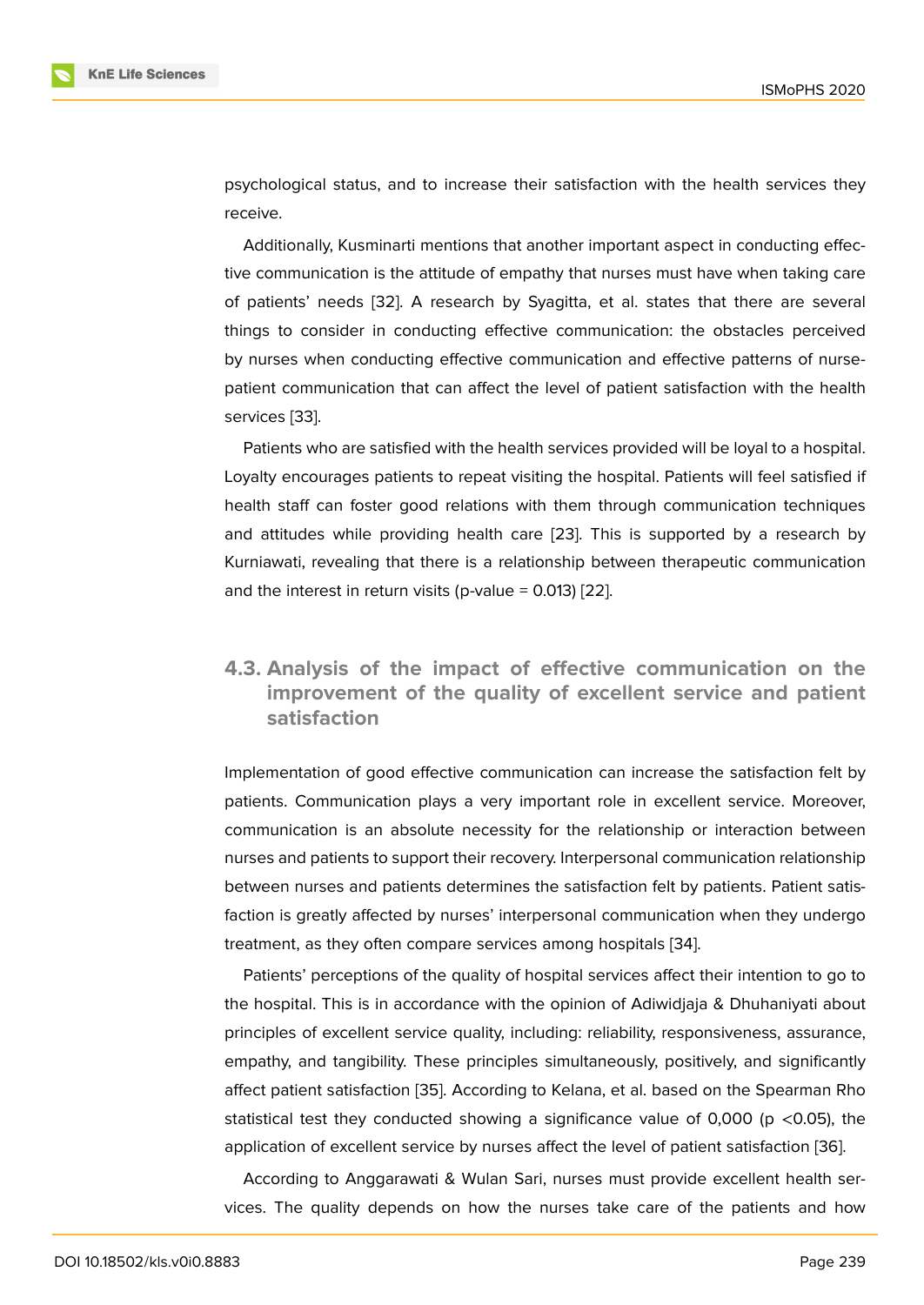patients feel the satisfaction of the service. A neat outlook, sufficient knowledge and skills, friendly and polite attitude, quick response to the problems of patients, doctors and peers, ability to communicate well, ability to provide convenience, understanding about the needs of doctors in providing services are what the nurses must have when providing health services. Doctors and patients must feel satisfied with their quality of services. This satisfaction is the capital to increase commitment and performance of internal customers (doctors and other health staff), needed to impact on improvement of the quality of customer service (patients and families) [12].

Effective and responsible communication will help nurses to provide the best patient care. In the research by Tjiptono & Chandra, statistically significant result shows a relationship between nurses' collaboration perceptions [and](#page-10-8) satisfaction with decision making. This is implied by increasing the professionalism of nurses and doctors in providing customer satisfaction-oriented services [37]. Various events can be arranged to improve the quality of services such as excellent service training to improve patient satisfaction with health care. Fong Ha et al. found a convincing evidence suggesting that when patients feel their nurses are effective c[omm](#page-12-8)unicators, then they will consider them to be technically competent in providing excellent service, and appropriate and effective care [38].

Patients who come to the hospital need medical treatment and a moral support in dealing with and coping with their illnesses, and the psychological impact of it. If someone is si[ck, t](#page-12-9)hey will usually feel anxiety, fear, worry and possible stress to depression. As stated by Chahaal, et al. patients in hospitals show psychological symptoms, especially anxiety and depression, and it will only aggravate the patient's condition. In this case, nurses play a crucial role in effective and empathetic communication to deal with these unfavourable psychological conditions and create a supportive psychological atmosphere to help the patients recover by providing excellent service without eliminating professionalism [39].

The application of effective communication by nurses is needed due to the increasing awareness of nurses about the importance of fostering effective and open communication, to establish a trusting relati[ons](#page-12-10)hip with patients. It will help them understand the patients' problems and properly handle them. Nurses as the front liners of health services need to apply effective communication skills to be able to convince patients that the service they are receiving is of great quality. Hopefully, it can have an impact on increasing patient satisfaction.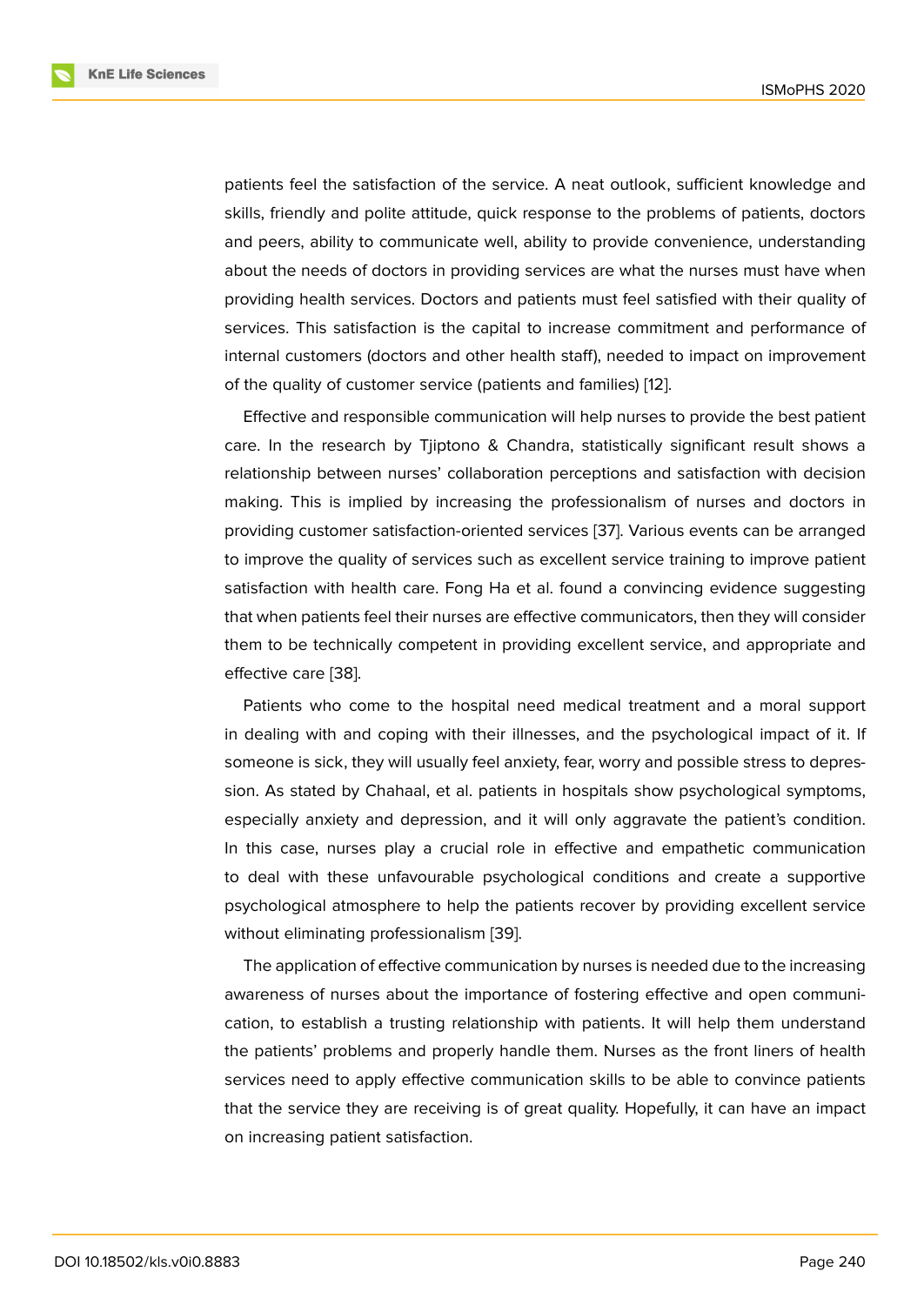

A hospital is a health service provider. Health services aim to create the standard that can satisfy the expectations and needs of the surrounding community by providing excellent service. The higher the demands of the community for the quality of health services, the better the service must be, to improve client satisfaction. Included in a health service provider team is a nurse. Nurses must have the knowledge of services, good attitude and appearance when providing services to patients. They especially must have the skills needed for effective communication. The application of effective communication between nurses and patients will create a sense of patient confidence in nurses, with regard to their ability to help patients with their health problems. Effective communication can support the development of quality health care programs by providing excellent service. Excellent service in the context of hospital business is provided to patients based on quality standards to meet their needs and desires, to generate their satisfaction, ultimately increasing their trust in the hospital. Effective communication can significantly affect the delivery of excellent service quality, suggesting that it has an impact on increasing patient satisfaction.

### **Acknowledgement**

None.

### **Conflict of Interest**

The authors declare that there is no conflict of interest.

## **References**

- <span id="page-9-0"></span>[1] Saleha, S. and Satrianegara, S. (2009). *Buku Ajar Organisasi dan Manajemen Pelayanan Kesehatan serta Kebidanan*. Jakarta: Salemba Medika.
- <span id="page-9-1"></span>[2] Sumarno, B. A. (2012). Analisis pengaruh kualitas pelayanan jasa terhadap kepuasan dan loyalitas pasien rawat inap di Rumah Sakit St. Elisabeth Semarang. *Eksplanasi*, vol. 1, issue 1, pp. 1–18.
- <span id="page-9-2"></span>[3] Roganda, D., Salman, Nurcandrani, P. S. (2016). Pola Komunikasi Interpersonal Teraupetik Dokter Terhadap Pasien Anak roganda. *KALBISOCIO, Jurnal Bisnis dan Komunikasi*, vol. 2, issue 2, pp. 183–193.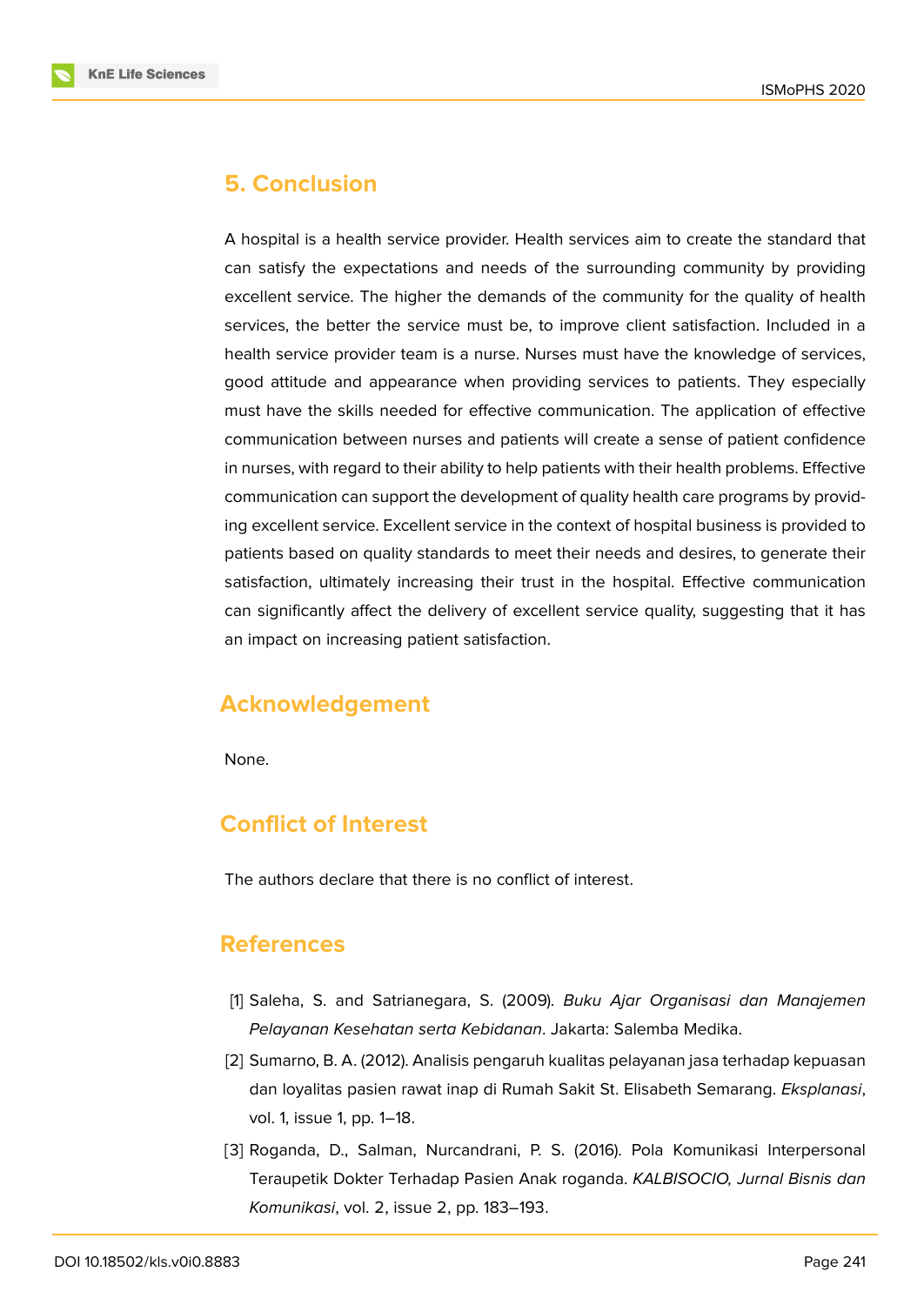

- <span id="page-10-0"></span>[4] Hanafi, I., Richard, D. S. (2012). Keterampilan Komunikasi Interpersonal Perawat Berpengaruh Peningkatan Kepuasan Pasien. *Jurnal STIKES*, vol. 5, issue 2, pp. 155– 66.
- <span id="page-10-1"></span>[5] Indriyanti, D. D. (2012). Hubungan Komunikasi Perawat Dengan Tingkat Kepuasan Tentang Pelayanan Kesehatan Pada Pasien Tuberculosis Paru Di Puskesmas Sukodono Sidoarjo. *Medica Majapahit (Jurnal Ilmiah Kesehatan Sekolah Tinggi Ilmu Kesehatan Majapahit)*, vol. 4, issue 1, pp. 33–45.
- <span id="page-10-2"></span>[6] Arianto, A. (2013). Komunikasi Kesehatan (Komunikasi Antara Dokter Dan Pasien). *E-JURNAL*, vol. 3, issue 2, pp. 1–13.
- <span id="page-10-3"></span>[7] Fatmawati, T. (2016). Pengaruh Mutu Pelayanan Dokter Terhadap Loyalitas Pasien di RS PKU Muhammadiyah Bantul. *JMMR (Jurnal Medicoeticolegal dan Manajemen Rumah Sakit)*, vol. 5, issue 2, pp. 150–6.
- <span id="page-10-4"></span>[8] Lasserre, C. (2010). Fostering a Culture of Service Excellence. *J Med Pract Manage.*, vol. 26, issue 3, pp. 166–9.
- <span id="page-10-5"></span>[9] Putri, H. A., Saryadi, S. and Dewi, R. S. (2013). Pengaruh kualitas pelayanan terhadap kepuasan pasien di Rumah Sakit Islam Kota Magelang. *Jurnal Ilmu Administrasi Bisnis*., vol. 2, issue 3, pp. 110–6.
- <span id="page-10-6"></span>[10] Amin, M. and Nasharuddin, S. (2013). Hospital Service Quality and its Effects on Patient Satisfaction and Behavioural Intention. *Clinical Governance: An International Journal*, issue 18, pp. 238–54.
- <span id="page-10-7"></span>[11] Wahyuni, T., Yanis, A. and Erly, E. (2013). Hubungan Komunikasi Dokter–Pasien Terhadap Kepuasan Pasien Berobat Di Poliklinik RSUP DR. M. Djamil Padang. *Jurnal Kesehatan Andalas*, vol. 2, issue 3, pp. 175–7.
- <span id="page-10-8"></span>[12] Anggarawati, T. and Sari, N. W. (2016). Kepentingan bersama perawat-dokter dengan kualitas pelayanan keperawatan. *Jurnal Ilmiah Kesehatan Keperawatan*, vol. 12, issue 1, pp. 44–54.
- [13] WHO. (2010). *Framework for Action on Interprofesional Education & Collaborative Practice*. Geneva: World Health Organization.
- <span id="page-10-9"></span>[14] Reni, A., Yudianti, K., and Somantri, I. (2010). Efektifitas Pelaksanaan Komunikasi dalam Kolaborasi Antara Perawat dan Dokter di Ruang Rawat Inap Rumah Sakit Umum Sumedang. *Majalah Keperawatan Unpad*., vol. 12, issue 1, pp. 36–7.
- <span id="page-10-10"></span>[15] Sumarno, A. B. (2012). Analisis pengaruh kualitas pelayanan jasa terhadap kepuasan dan loyalitas pasien rawat inap di Rumah Sakit St. Elisabeth Semarang. *Eksplanasi*, vol. 1, issue 1, pp. 1–18.
- [16] Suwarto, S. (2009). *Hubungan Kualitas Layanan Dengan Tingkat Pemanfaatan Layanan Kesehatan Dasar Gratis Di Puskesmas Limpasu Periode Juni S.D*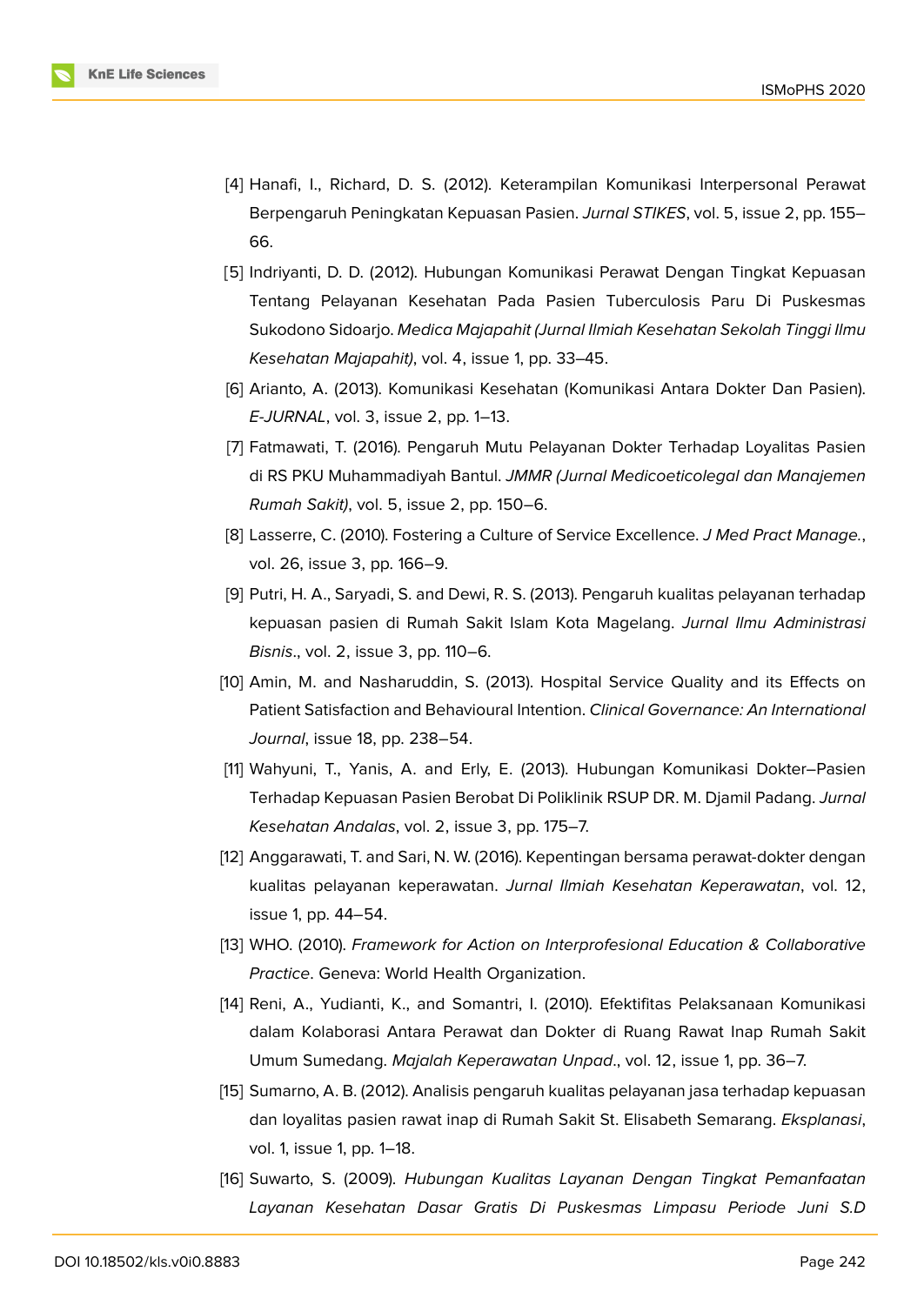*September Tahun 2009 [Karya Tulis Ilmiah].* Banjarbaru: Universitas Lambung Mangkurat.

- [17] Boykins, A. D. (2014). Core Communication Competencies in Patient-Centered Care. *ABNF J (The Association of Black Nursing Faculty Journal)*, vol. 25, issue 2, pp. 40–5.
- <span id="page-11-0"></span>[18] Morris, D. and Matthews, J. (2014). Communication, Respect, and Leadership: Interprofessional Collaboration in Hospitals of Rural Ontario. *Can J Diet Pract Res.*, vol. 75, issue 4, pp. 173–9.
- <span id="page-11-1"></span>[19] Rokhmah, N. A. and Anggorowati, A. (2017). Komunikasi Efektif Dalam Praktek Kolaborasi Interprofesi Sebagai Upaya Meningkatkan Pelayanan. *JHeS (Journal of Health Studies)*, vol. 1, issue 1, pp. 65–71.
- <span id="page-11-2"></span>[20] Almond, P. and Yardley, J. (2009). *Essential Skills Clusters for Nurses: Theory for Practice*. UK: Willey-Blackwell.
- <span id="page-11-3"></span>[21] Kargar, J. M. and Ramezanli, S. (2014). Evaluation of Barriers Contributing in the Demonstration of an Effective Nurse-Patient Communication in Educational Hospitals of Jahrom, 2014. *Glob J Health Sci*., vol. 6, issue 6, pp. 54–60.
- <span id="page-11-4"></span>[22] Kurniawati, A. L. (2017). Hubungan Antara Mutu Pelayanan Kesehatan Dan Komunikasi Terapeutik Dengan Minat Kunjung Kembali Pasien Di Poliklinik Penyakit Dalam (Studi Observasi Di Rsud Panglima Sebaya Kabupaten Paser). *Jurnal Publikasi Kesehatan Masyarakat Indonesia*, vol. 2, issue 3, pp. 116–23.
- <span id="page-11-5"></span>[23] Akbar, A. P., Sidin, I. and Pasinringi, S. A. (2013). Gambaran Kepuasan Pasien Terhadap Pelaksanaan Komunikasi Terapeutik Perawat di Instalasi Rawat Inap RSUD Labuang Baji Makassar Tahun 2013. Retrieved from http://repository.unhas.ac.id/ handle/123456789/5451.
- <span id="page-11-6"></span>[24] Betcher, D. K. (2010). Elephant in the Room Project: Improving Caring Efficacy through Effective and Compassionate Communication with Palli[ative Care Patients.](http://repository.unhas.ac.id/handle/123456789/5451) *Medsurg Nurs*[., vol. 19, issue 2, pp](http://repository.unhas.ac.id/handle/123456789/5451). 101–5.
- [25] Pujiastuti, W. (2010). Pengaruh Kualitas Layanan terhadap Kepuasan Pengguna jasa Rumah Sakit PKU Muhammadiyah Cepu. *Skripsi*. Fakultas Ekonomi Universitas Uin Malik Ibrahim. Malang.
- <span id="page-11-7"></span>[26] Purwanto, D., Anggraeni, T. and Heni, S. (2014). Hubungan Komunikasi Verbal Dan Nonverbal Perawat Dengan Tingkat Kepuasan Pasien Di Instalasi Rawat Inap RSUD Kabupaten Sragen. *Jurnal Ilmu Keperawatan Indonesia*, vol. 1, issue 1, pp. 1–12.
- <span id="page-11-8"></span>[27] Gunawan, A. H. (2018). Analisis Kebutuhan Tenaga Perawat Unit Pelayanan Intensif Berdasarkan Beban Kerja dan Kompetensi di Unit Pelayanan Intensif Rumah Sakit